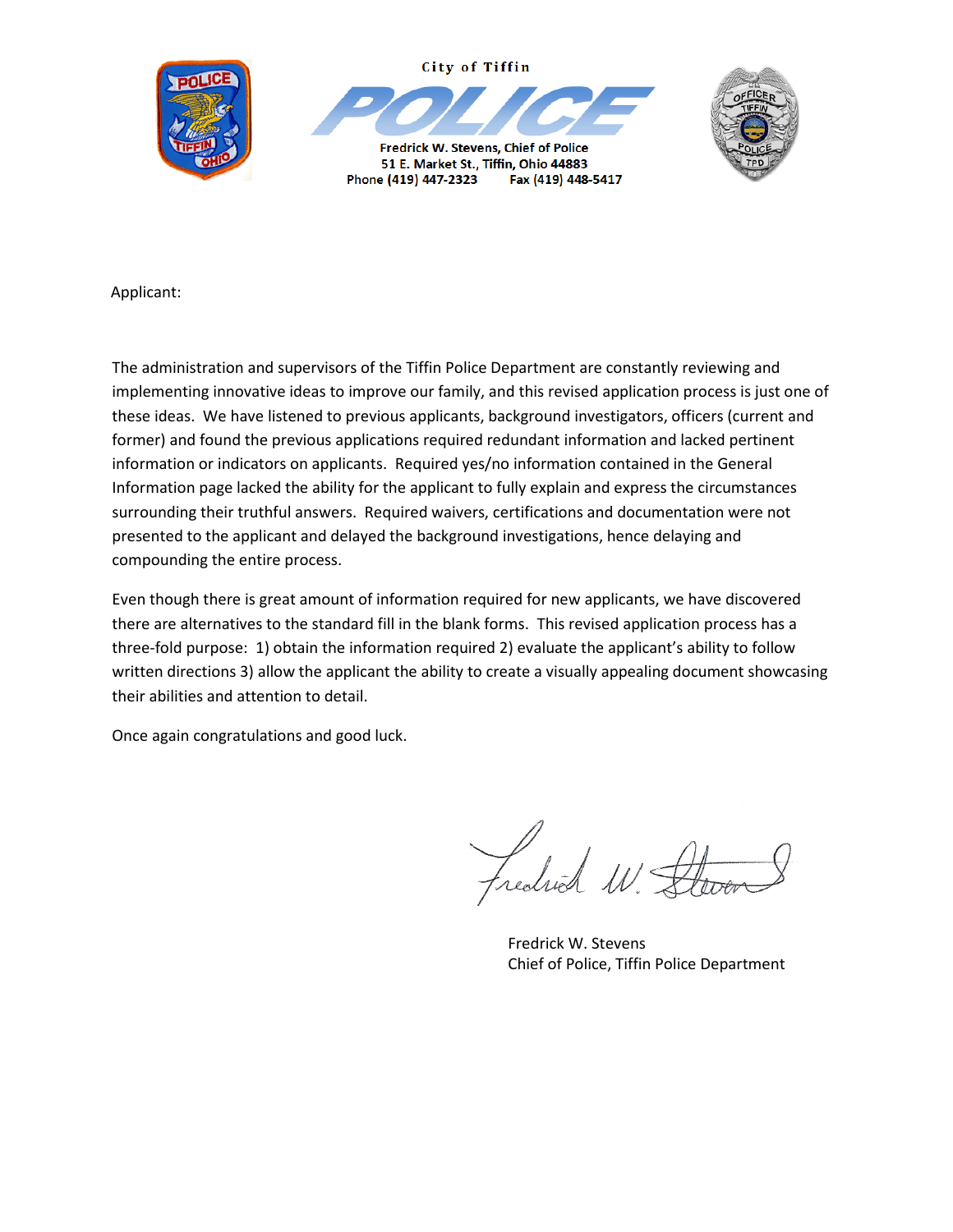

#### **WARNING**

Applicants are cautioned to answer every question fully, truthfully and without evasion. The Ohio Revised Code (§2921.13) provides penalties for making a false statement of material fact, or for any fraud or deception in obtaining or attempting to obtain employment.

### **INSTRUCTIONS**

A *résumé* is defined as "a brief written account of personal, educational, and professional qualifications and experience, as that prepared by an applicant for a job." This is the applicant's opportunity to "sell" themselves to prospective employers.

This application will be a hybrid *résumé* as the form, function, design and some of the content will be up to the applicant. Where this differs from a true *résumé* is that it will **NOT** be brief, as it will be all-inclusive and will **NOT** be for a job, but rather a **career** with the Tiffin Police Department. It is incumbent upon the applicant to ensure that ALL of the following information is contained in each section of the hybrid *résumé.* Failure to include or failure to address each of the following may result in a delay or disqualification in the employment process.

#### **PERSONAL INFORMATION:**

Name (Full First, Full Middle, Full Last name) Current Address Telephone (Home, cell, contact phone) SSN DOB with current age Height, Weight, Hair Color, Eye Color Ohio Driver's License# (with expiration date) Place of Birth Any Aliases or Nicknames you are commonly known by Name of Spouse (Full First, Full Middle, Full Last name) Maiden Name Spouse's DOB, and place of birth Spouse's Occupation \*If previously married list all of the above for each previous Father & Mother's names, addresses, phone numbers

List any dependents and their relationship to you

- Are you currently paying alimony or child support
- Are you currently supporting all dependents you are required to support?

#### **PREVIOUS RESIDENCES:**

List all previous residences with dates for the last 10 years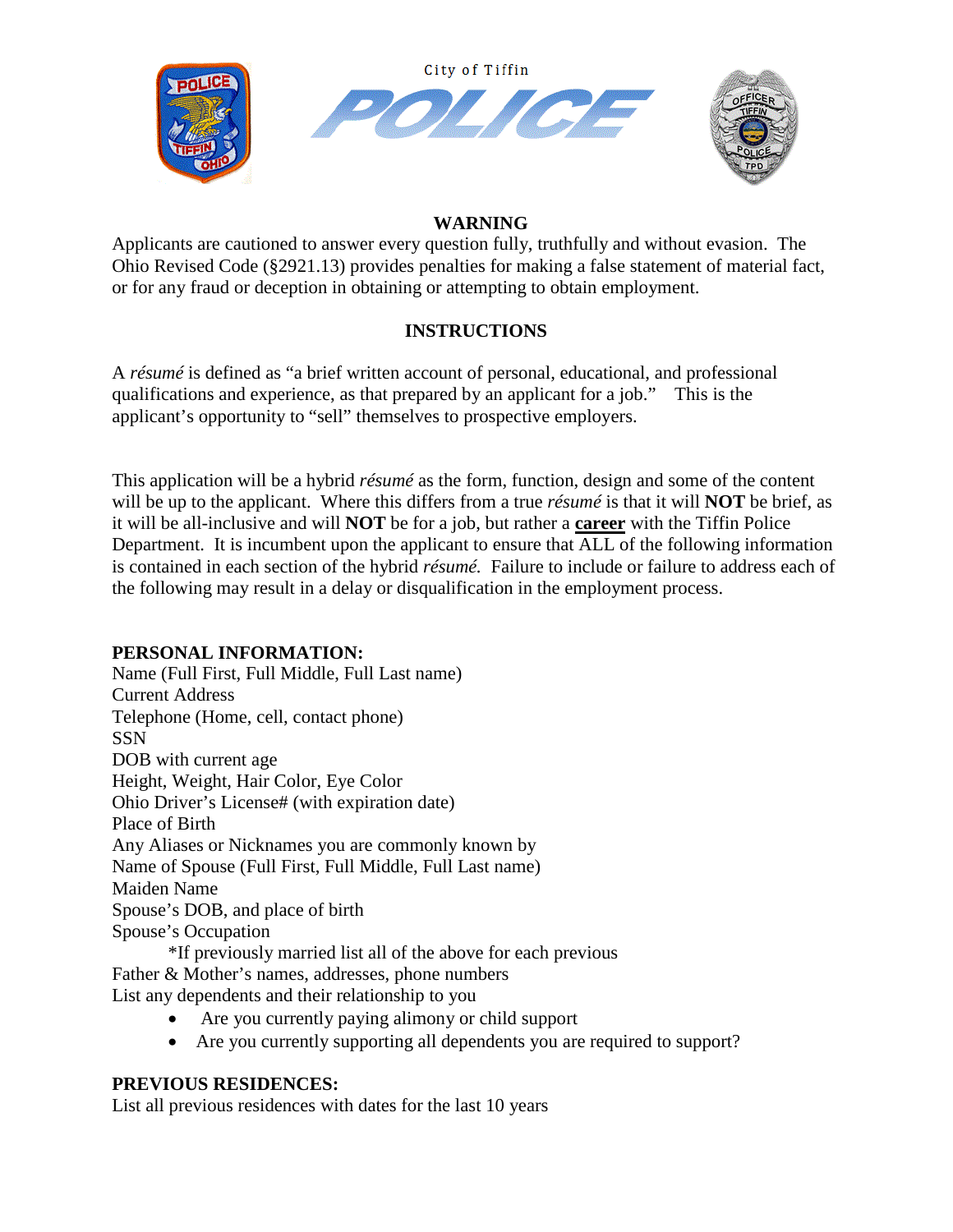City of Tiffin







# **WORK HISTORY:**

Beginning with your most recent employment, list your COMPLETE work history in chronological order. Include all part time jobs, periods of unemployment and military service.

- Name/address/phone number of employer
- Include dates worked
- Position/Job Title
- Reason for leaving
- If we may contact your present or previous employer (If "No" please explain the reason why)
- If you have ever been discharged or asked to resign from a job (If "Yes" please explain the reason why)

### **EDUCATION:**

Beginning with the most recent, list each grammar school, junior high school, high school, trade school, college or university that you have attended

- Name of School (City and State of school)
- Attendance dates
- If you graduated, with what (Diploma, Degree, Certification, etc.)

\*If you have received ANY college credit from ANY accredited College or University, attach a transcript from each College or University. (The Tiffin Police Department does offer educational bonuses not only for degrees, but also for credit hours obtained)

#### **TRAINING:**

Beginning with the most recent, list and submit a copy of all professional certificates, training, seminars, etc. that you have attended

#### **FINANCIAL:**

Are you delinquent on any financial obligations? (If "Yes", explain why Do your monthly bills exceed your current take home pay?

Detail all month bills to include payee, monthly amount paid, total amount due Obtain and submit a copy of your credit report:

- https://www.annualcreditreport.com/index.action

# **GENERAL INFORMATION:**

Use this section to explain any question that you indicated a YES response (with the exception of Question #1) on the General Information Questionnaire

- Complete and have the following notarized and included in your submission:
	- o Certification of Information
	- o Background Investigation Affidavit and Waiver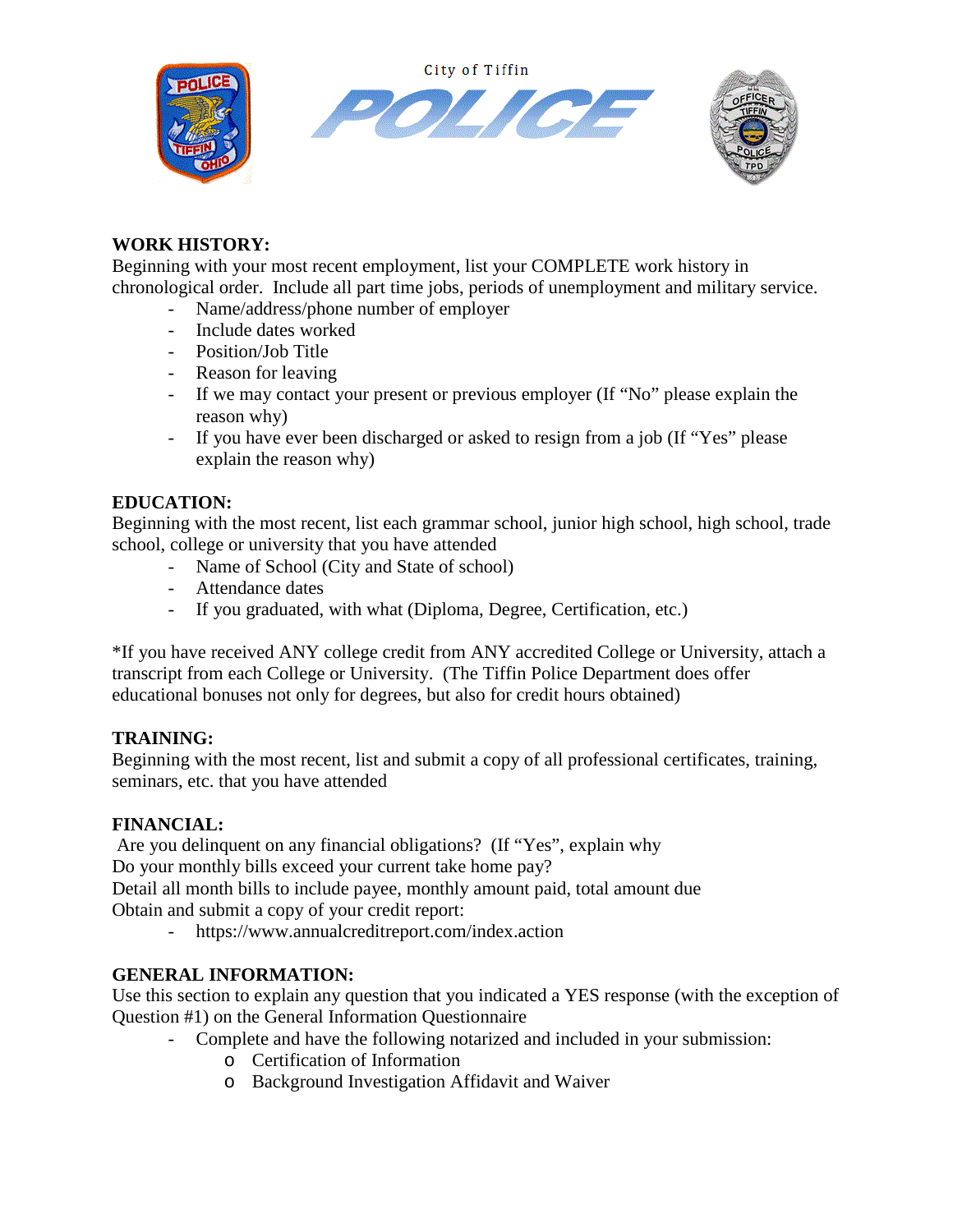

# **GENERAL INFORMATION**

### **If you answer "Yes" to any of the following questions, provide an explanation on a separate sheet. Identify the question by number.**

| 1              | If it became necessary in the course of your police duties to take a<br>human life, would you have any reluctance to do so because of<br>religious or other beliefs? | $\Box$ YES    | $\Box$ NO      |
|----------------|----------------------------------------------------------------------------------------------------------------------------------------------------------------------|---------------|----------------|
|                |                                                                                                                                                                      |               |                |
| 2              | Have you ever committed a criminal offense for which you were<br>never charged?                                                                                      | $\Box$ YES    | $\square$ NO   |
|                |                                                                                                                                                                      |               |                |
| 3              | Have you ever been convicted of a misdemeanor, which had been<br>reduced from an original felony charge?                                                             | $\Box$ YES    | $\Box$ NO      |
|                |                                                                                                                                                                      |               |                |
| $\overline{4}$ | Have you ever been convicted of any criminal offense?                                                                                                                | $\square$ YES | $\Box$ NO      |
|                |                                                                                                                                                                      |               |                |
| 5              | Have you ever been convicted of any traffic offense, excluded<br>parking or equipment violations?                                                                    | $\Box$ YES    | $\exists$ NO   |
|                |                                                                                                                                                                      |               |                |
| 6              | Have you ever been arrested or detained for any violation of the<br>law, for which you were either a suspect or an involved party?                                   | $\Box$ YES    | ⊔ NO           |
|                |                                                                                                                                                                      |               |                |
| 7              | As an adult, have you ever stolen anything?                                                                                                                          | $\Box$ YES    | $\square$ NO   |
|                |                                                                                                                                                                      |               |                |
| 8              | Have you either bought or sold any property that you knew to be<br>stolen?                                                                                           | $\Box$ YES    | $\square$ NO   |
|                |                                                                                                                                                                      |               |                |
| 9              | Has your driver's license ever been suspended or revoked?                                                                                                            | <b>YES</b>    | $\exists$ NO   |
|                |                                                                                                                                                                      |               |                |
| 10             | Are you presently under indictment or a defendant in any criminal,<br>traffic or civil action?                                                                       | $\square$ YES | $\Box$ NO      |
|                |                                                                                                                                                                      |               |                |
| 11             | Have you ever used hallucinogenic drugs?                                                                                                                             | <b>YES</b>    | N <sub>O</sub> |
|                |                                                                                                                                                                      |               |                |
| 12             | Have you ever used any narcotics such an opium, morphine,<br>methadone?                                                                                              | $\Box$ YES    | $\exists$ NO   |
|                |                                                                                                                                                                      |               |                |
| 13             | Have you ever used cocaine, heroin or L.S.D.?                                                                                                                        | $\square$ YES | $\square$ NO   |
|                |                                                                                                                                                                      |               |                |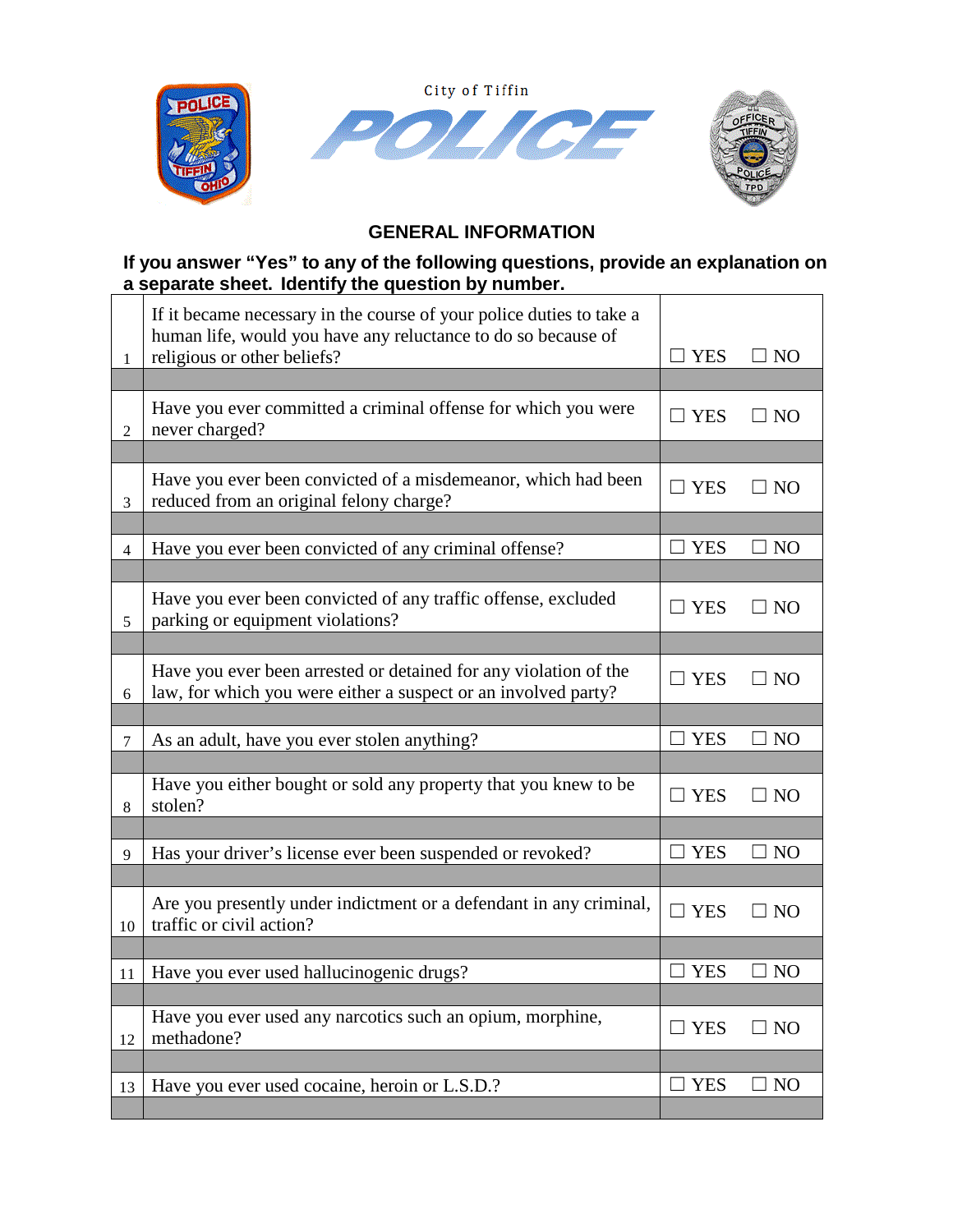| City of Tiffin |                                                                                                                                                                                                                             |               |                 |
|----------------|-----------------------------------------------------------------------------------------------------------------------------------------------------------------------------------------------------------------------------|---------------|-----------------|
|                |                                                                                                                                                                                                                             |               |                 |
| 14             | Have you ever used prescription drugs without the benefit of a<br>prescription?                                                                                                                                             | <b>YES</b>    | NO <sub>1</sub> |
|                |                                                                                                                                                                                                                             |               |                 |
| 15             | Have you ever used any prescribed medication for purposes other<br>than that for which they were originally prescribed or intended?                                                                                         | $\Box$ YES    | <b>NO</b>       |
| 16             | Have you ever used substances known as "designer drugs," i.e.<br>substances chemically altered in make-up but that give the same<br>effect as illicit drugs?                                                                | <b>YES</b>    | NO              |
| 17             | Have you ever sold or been party to the sale or in any way<br>benefitted financially from the sale of any controlled substance or<br>prescription drug?                                                                     | $\Box$ YES    | NO              |
|                |                                                                                                                                                                                                                             |               |                 |
| 18             | Have you ever been involved in glue sniffing or used any<br>chemical inhalant for the purpose of obtaining a state of<br>intoxication?                                                                                      | <b>YES</b>    | NO              |
|                |                                                                                                                                                                                                                             |               |                 |
| 19             | Are you addicted to or use alcohol to excess, or suffer from any<br>alcohol related problems, or received treatment for alcohol<br>addiction?                                                                               | $\square$ YES | NO              |
|                |                                                                                                                                                                                                                             |               |                 |
| 20             | Have you ever used or been party to the sale or use of steroids or<br>similar substances without the benefit of a prescription?                                                                                             | <b>YES</b>    | NO              |
|                |                                                                                                                                                                                                                             |               |                 |
| 21             | Have you ever filed for or received compensation from any<br>industrial compensation claim?                                                                                                                                 | $\Box$ YES    | $\Box$ NO       |
|                |                                                                                                                                                                                                                             |               |                 |
| 22             | Do you have any hatreds or prejudices towards others because of<br>their race, sex, national origin, religion, sexual orientation that<br>would adversely effect your ability to perform in a fair and<br>impartial manner? | $\Box$ YES    | $\Box$ NO       |
|                |                                                                                                                                                                                                                             |               |                 |
| 23             | Do you suffer from any problems due to gambling?                                                                                                                                                                            | <b>YES</b>    | N <sub>O</sub>  |
|                |                                                                                                                                                                                                                             |               |                 |
| 24             | Do you have difficulty controlling your temper?                                                                                                                                                                             | <b>YES</b>    | NO              |
|                |                                                                                                                                                                                                                             |               |                 |
| 25             | Have you ever engaged in any grossly unnatural or illicit sexual<br>acts?                                                                                                                                                   | $\Box$ YES    | NO              |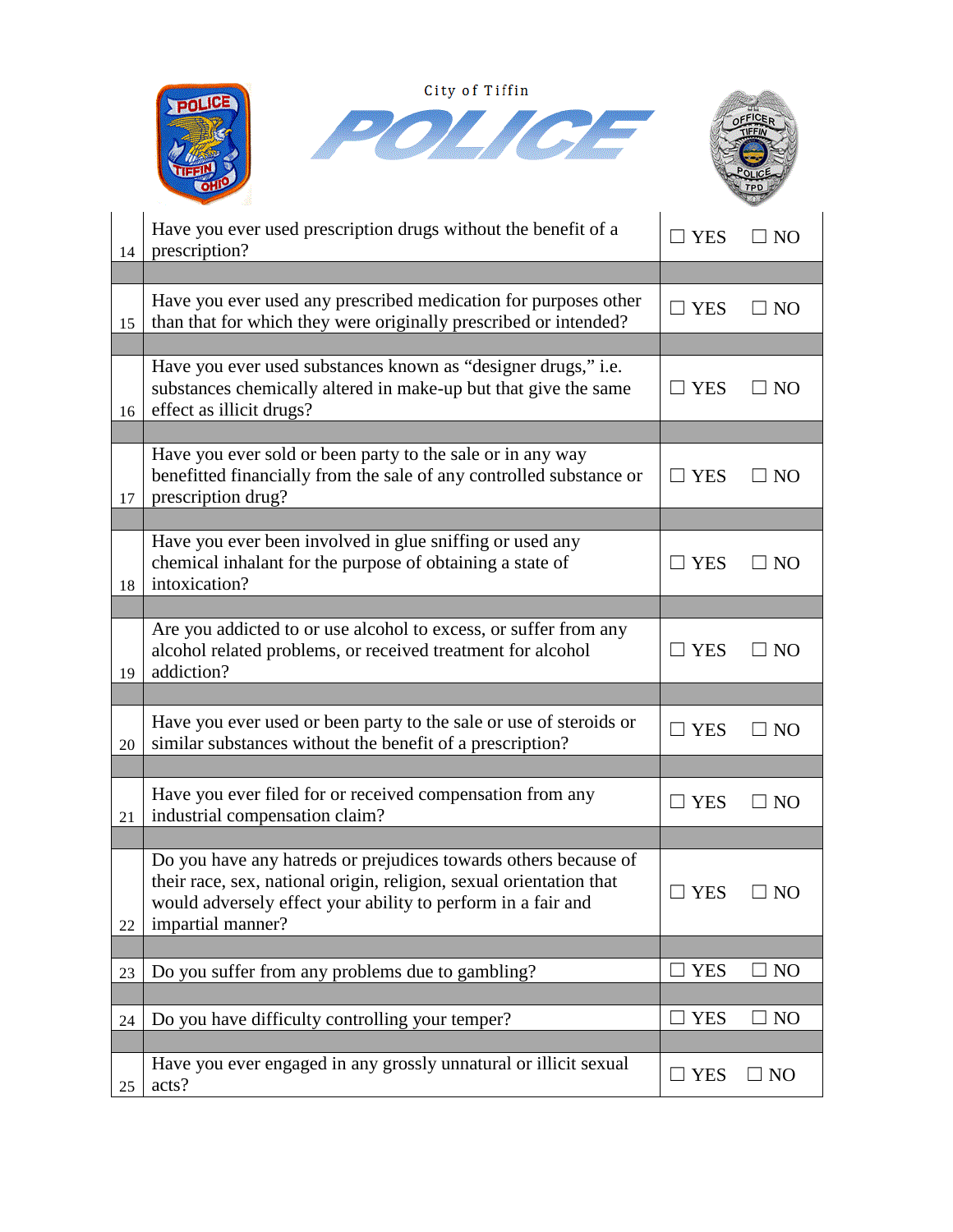

# **Certification of Information**

I,  $\frac{1}{2}$  , do hereby certify the statements, documents and all information submitted are true, correct and complete to the best of my knowledge. I understand that any information submitted in any form that are found to be false, intentionally misleading or excluded may be cause for disapproval of my appointment, or discharge after appointment. I further understand that any false statements may be subject to prosecution under Ohio Revised Code §2921.13

|                                        | Signature                    |
|----------------------------------------|------------------------------|
| Sworn to and subscribed before me this | day of<br>20                 |
|                                        | Notary Public, State of Ohio |
|                                        | My commission expires        |